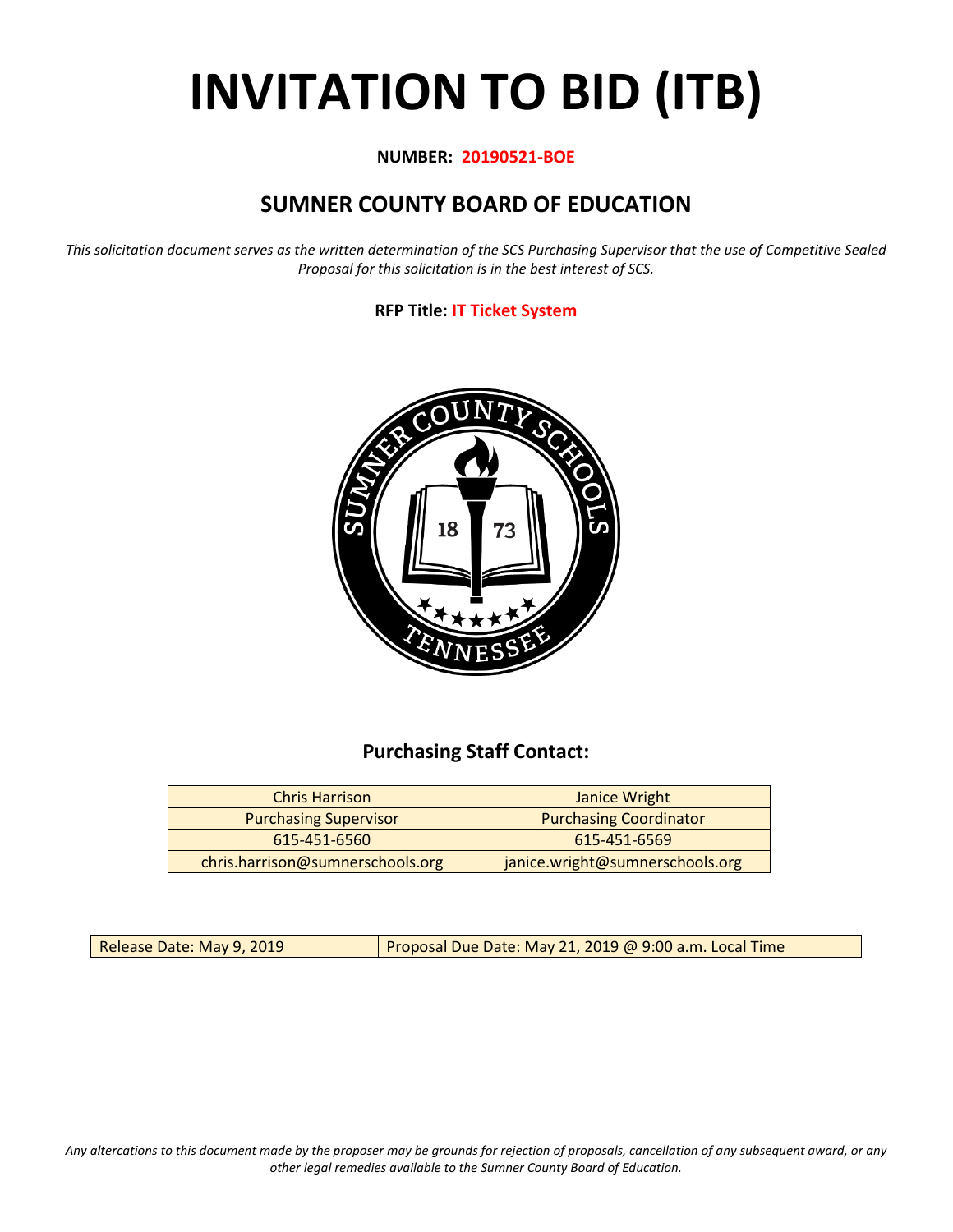# **NOTICE TO PROPOSERS**

There may be one or more amendments to this ITB. In order to receive communication for any such amendments issued specifically to this ITB, the proposer must provide the information requested below to the Sumner County Board of Education (SCS) Purchasing Department. The information may be sent by email to: Chris Harrison, Purchasing Supervisor, chris.harrison@sumnerschools.org. SCS will send amendments only to those proposers which complete and return this information in a timely manner.

| <b>ITB Number:</b>      | 20190521-BOE IT Ticket System                                                                                        |
|-------------------------|----------------------------------------------------------------------------------------------------------------------|
| Company Name:           |                                                                                                                      |
| <b>Mailing Address:</b> |                                                                                                                      |
|                         |                                                                                                                      |
|                         |                                                                                                                      |
| <b>Phone Number:</b>    | <u> 1989 - Johann John Stone, markin film yn y brenin y brenin y brenin y brenin y brenin y brenin y brenin y br</u> |
| Contact Person:         |                                                                                                                      |
| <b>Email Address:</b>   |                                                                                                                      |
|                         |                                                                                                                      |
| <b>Printed Name:</b>    |                                                                                                                      |
| Date:                   |                                                                                                                      |

Emailed amendments will be sent in a Microsoft Word (Office for Windows) or Portable Document Format (pdf) format. Any alterations to the document made by the proposer may be grounds for rejection of proposal, cancellation of any subsequent award or any other legal remedies available to SCS.

Amendments will also be posted on the SCS website **https://sumnerschools.org/index.php/current-bids-and-rfps** and attached to the solicitation listing as a PDF or WORD file. Check the particular solicitation on the Current Bids and RFPs webpage for any posted amendments.

By completing and returning this form, the Proposer has expressed its intent to provide a proposal for **20190521-BOE IT Ticket System.**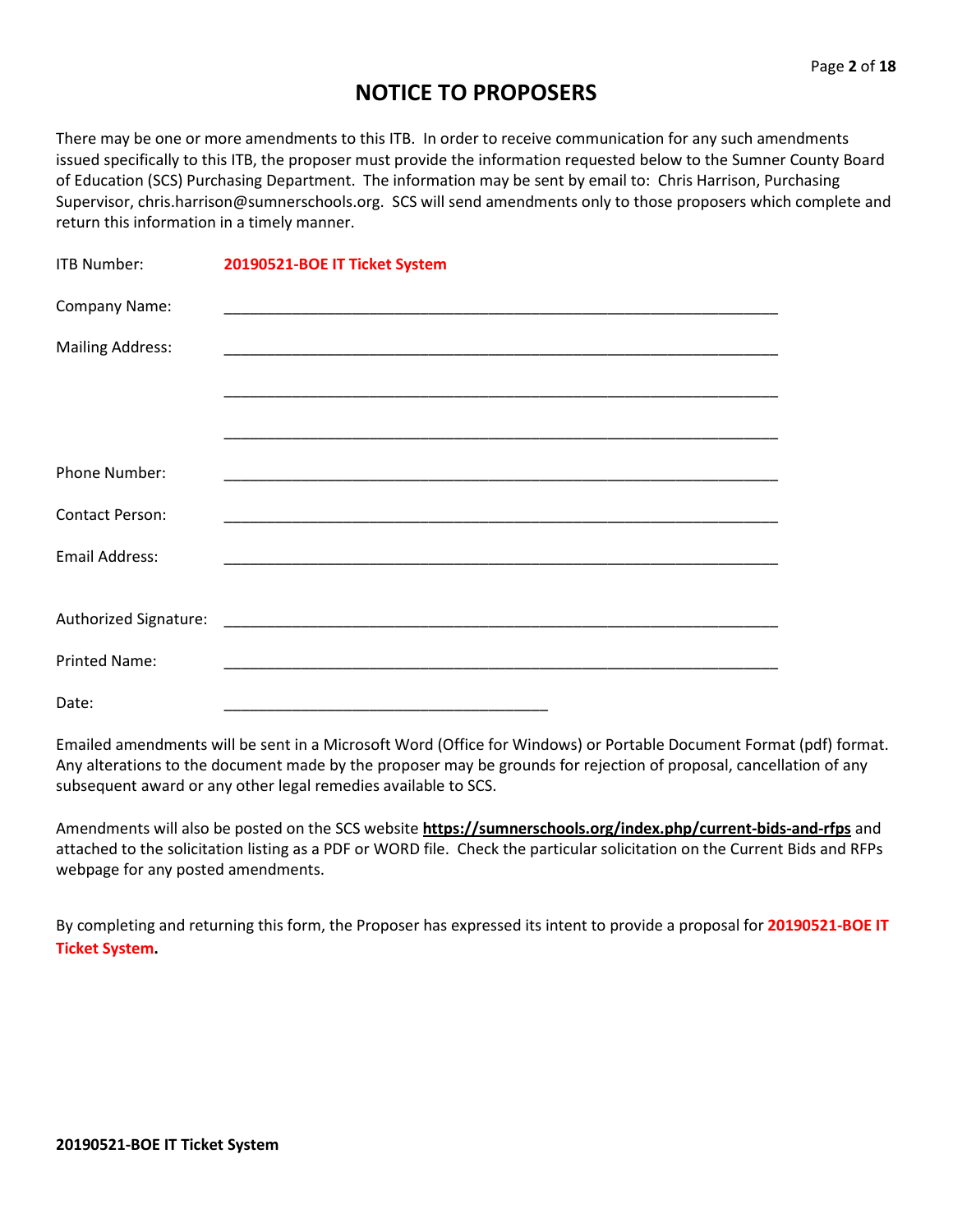## **TABLE OF CONTENTS**

- 1. Specification
- 2. Source Selection and Contract Award
- 3. Schedule of Events
- 4. Delivery of Proposals
- 5. Protests
- 6. New Vendors

#### 7. Attachments

- A. Bid Form
- B. Contact Information
- C. IRS Form W9
- D. Attestation Re Personnel
- E. References
- F. Standard Terms and Conditions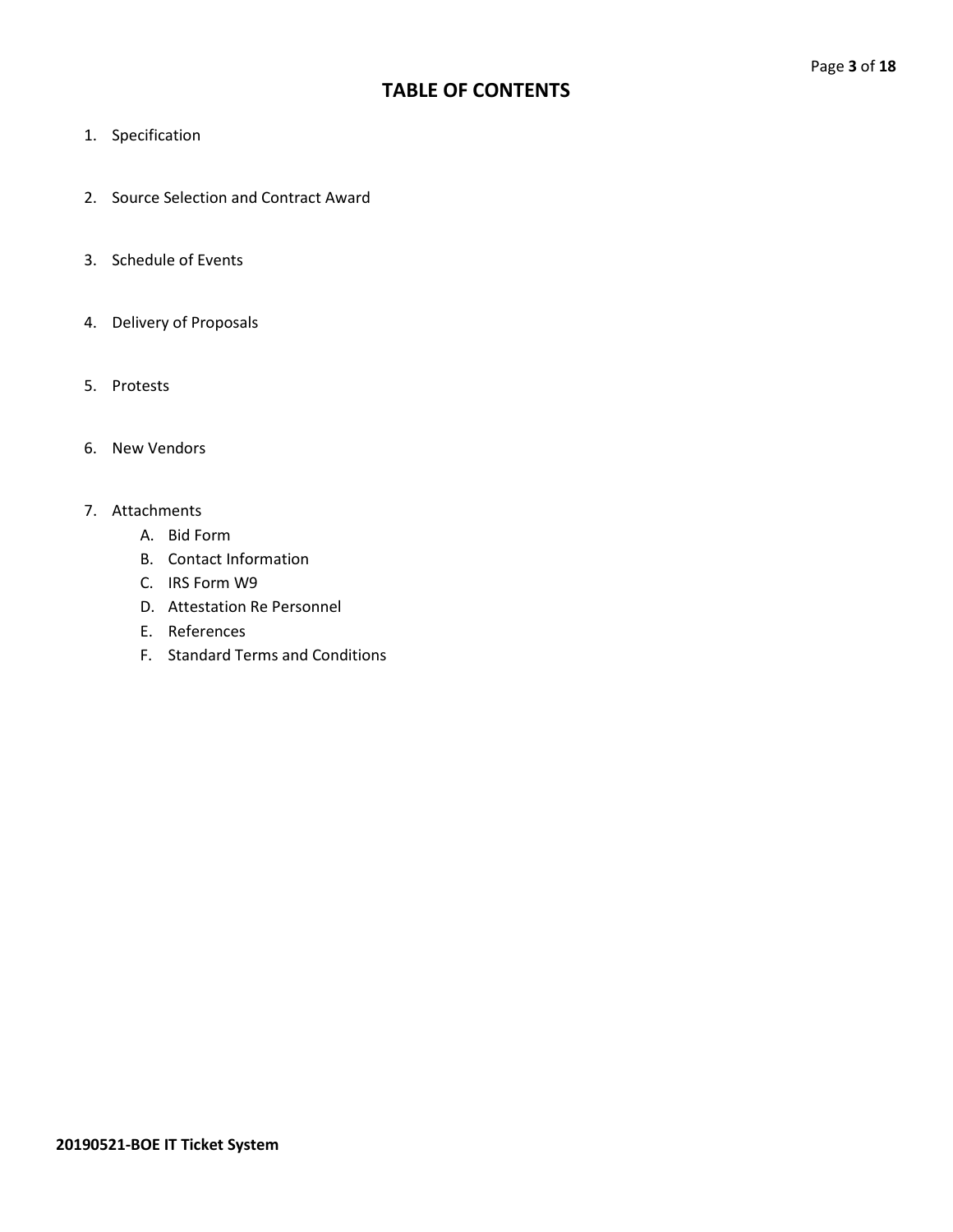#### 1. Specification

The Sumner County Board of Education (SCS) is soliciting responses from qualified firms with demonstrated experience for an IT help desk and customer support system to coordinate and respond to service requests, incidents, inquiries, problems and technology purchases.

Respondents must address all areas listed on the Bid Form (Attachment A).

Direct all questions, regarding this proposal, in writing to: Shawn Lance, Manager of Technical Support, [shawn.lance@sumnerschools.org.](mailto:shawn.lance@sumnerschools.org)

2. Source Selection and Contract Award

Award, if made, will not be based solely on price. The lowest cost respondent shall not be automatically awarded a contract. Technical and functional requirements will be strongly evaluated in the award process.

- General Criteria to be determined "Responsive"
	- **•** Does the proposal include all required information?
	- Does the proposal include completed attachment forms?
	- Does the proposal include responses to all areas listed on the Bid Form?
	- Was the proposal delivered on or before the stated deadline?
- The evaluation process will include the following factors:
	- o Company Experience and Qualifications
		- The nature and scope of the Proposers business.
		- **The number of years the Proposer has been providing the requested services.**
		- How many similarly sized or larger K-12 clients have you contract with?
	- o Compensation/Price Data
		- Address all costs associated with performance of the contracted services.
	- o Product and Sales/Technical Support
		- **Does the proposed product/service meet the technical and functional requirements?**
		- Is the proposed product/service compatible with SCSs technology standards?
		- Evaluation of support services during implementation and throughout the contract period.
	- o Past Performance and References
		- **Provided a minimum of three (3) client references for similar projects in size and scope** successfully completed by Proposer within the last three (3) years. Attachment 6.3.
		- **SCS** may also consider other sources of pertinent past performance information, including the districts own experience with the Proposer.
- SCS reserves the right to reject any proposal that takes exception to the specifications unless prior approval is requested and granted by SCS.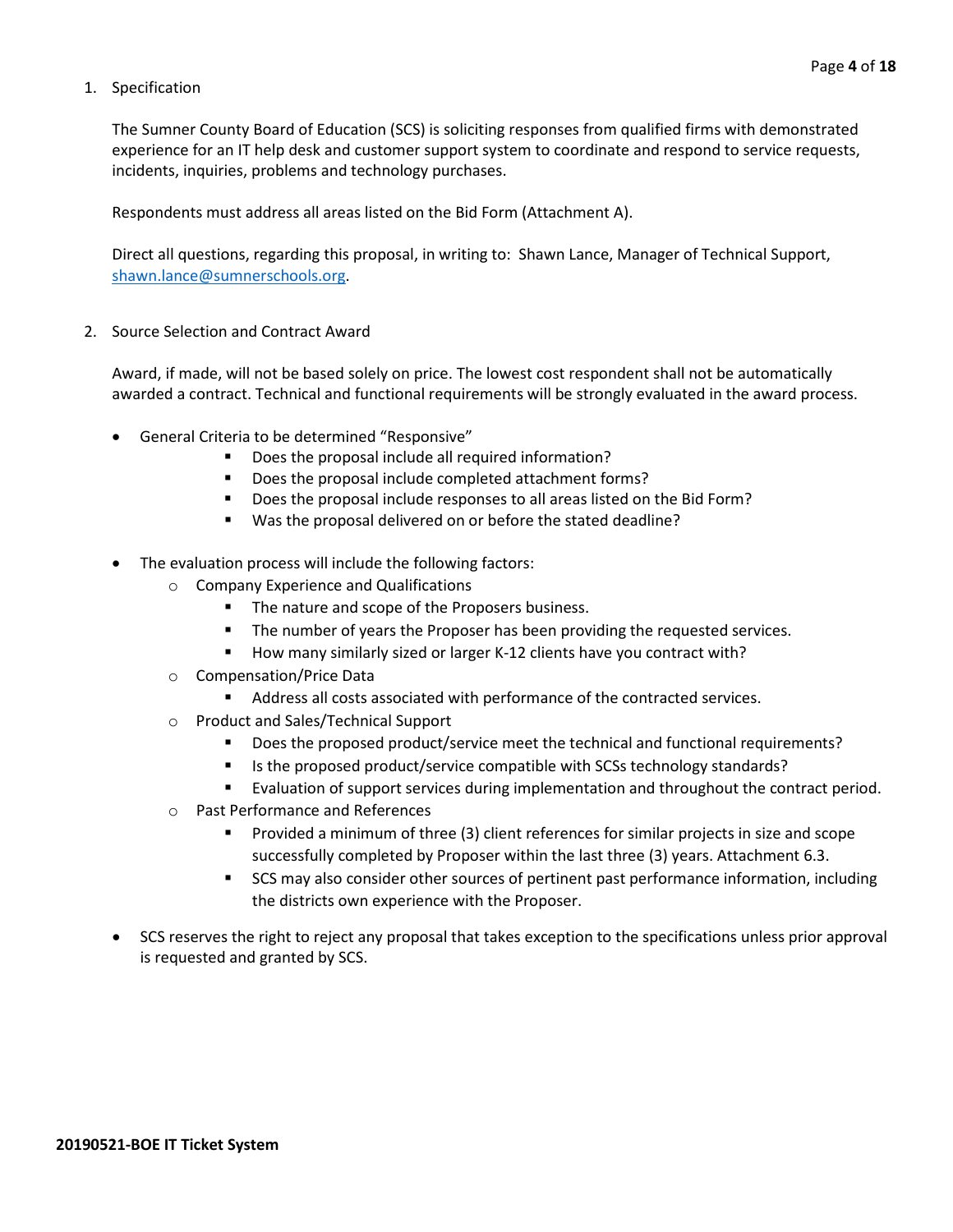#### 3. Schedule of Events

| <b>RFP Issued</b>              | May 9, 2019                         |
|--------------------------------|-------------------------------------|
| <b>RFP Submission DEADLINE</b> | May 21, 2019 @ 9:00 a.m. Local Time |

#### 4. Delivery of Proposals

Sealed proposals will be accepted until **May 21, 2019 @ 9:00 a.m. Local Time**. Proposals received after that time will be deemed invalid. Vendors mailing proposal packages must allow sufficient time to ensure receipt of their package by the time specified. SCS shall not accept proposals via electronic transmission such as email, fax, etc. There will be no exceptions. Proposals will be opened and read aloud. The reading of the bids will begin at **9:00 a.m. Local Time**.

Due to the nature of deliveries to the SCS Support Services Facility by carriers such as UPS, FedEx and such like; the proposal package will be accepted if the date and time on the delivery confirmation are indicated to be on or before the Proposal Deadline.

| Delivery Address: | Sumner County Board of Education |
|-------------------|----------------------------------|
|                   | Attn: Purchasing Supervisor      |
|                   | 1500 Airport Road                |
|                   | Gallatin, TN 37066               |

The package containing the proposal must be sealed and clearly marked on the outside of the package: **"20190521-BOE IT Ticket System" DO NOT OPEN**

#### 5. Protests

In the event that any interested party finds any part of the listed specifications, terms or conditions to be discrepant, incomplete or otherwise questionable in any respect; it shall be the responsibility of the concerned party to notify the SCS Purchasing Office of such matters immediately upon receipt of the ITB. All notifications must be sent to the Purchasing Supervisor via email at [purchasing@sumnerschools.org.](mailto:purchasing@sumnerschools.org)

Any actual or prospective Proposer who is aggrieved in connection with the ITB or award of a contract may protest to the Purchasing Supervisor and/or the Sumner County Board of Education at its regularly scheduled meeting.

#### 6. New Vendors

• To comply with Internal Revenue Service requirements, all vendors who perform any type of service are required to have a current IRS Form W-9 on file with the SCS Finance Department. It is a mandatory requirement to complete the IRS Form W-9 (Attachment 1) included in this RFP.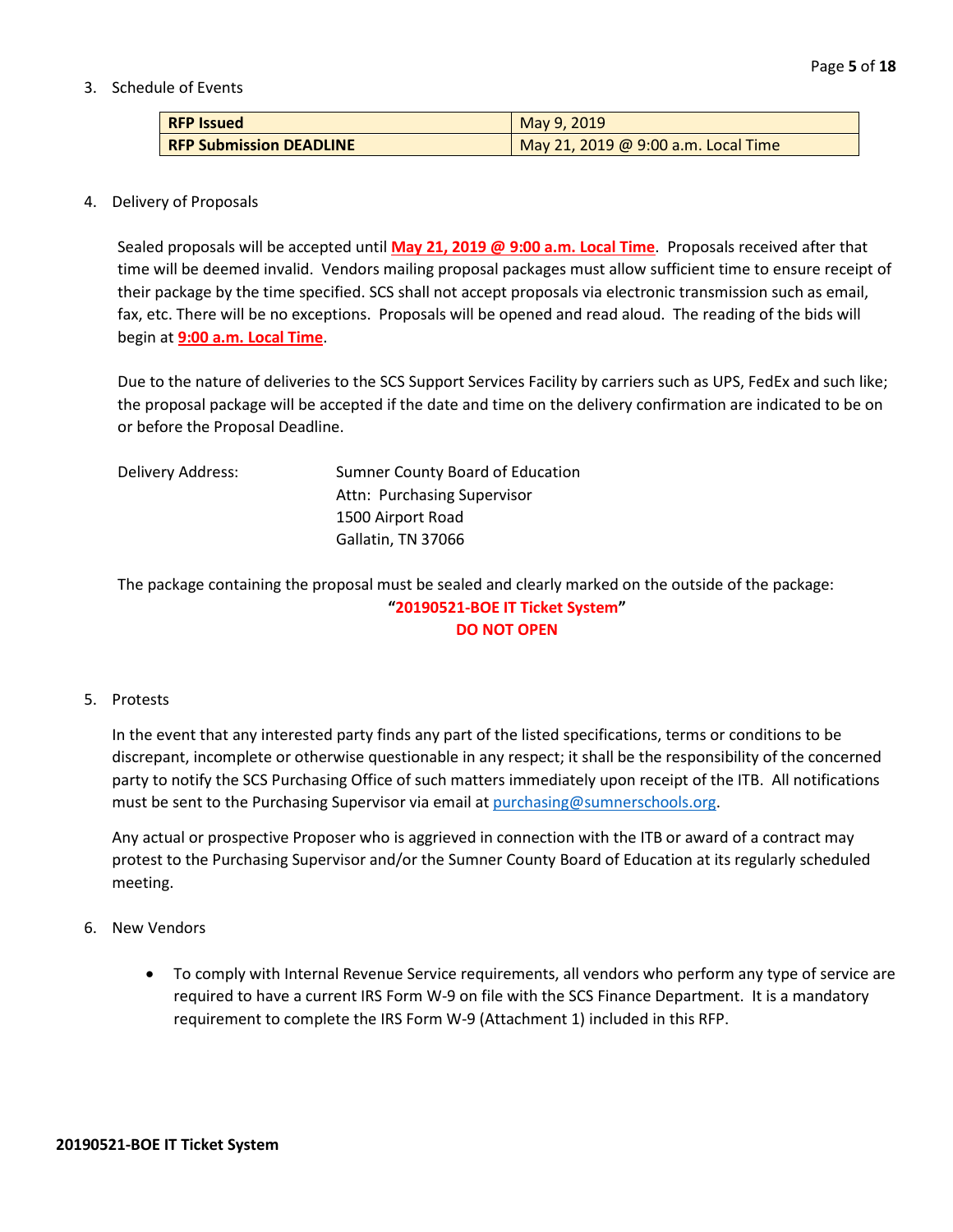- To comply with the Tennessee Lawful Employment Act (50-1-702 and 50-1-703), non-employees (individuals paid directly by the employer in exchange for the individual's labor or services) must have on file one (1) of the following documents:
	- o A valid Tennessee driver's license or photo identification;
	- o A valid driver's license or photo identification from another state where the license requirements are at least as strict as those in Tennessee;
	- o A birth certificate issued by a U.S. state, jurisdiction or territory;
	- o A U.S. government issued certified birth certificate;
	- o A valid, unexpired U.S. passport;
	- o A U.S. certificate of birth abroad (DS-1350 or FS-545)
	- o A report of birth abroad of a U.S. citizen (FS-240);
	- o A certificate of citizenship (N560 or N561);
	- o A certificate of naturalization (N550, N570 or N578);
	- o A U.S citizen identification card (I-197 or I-179); or
	- o Valid alien registration documentation or other proof of current immigration registration recognized by the United States Department of Homeland Security that contains the individual's complete legal name and current alien admission number or alien file number (or numbers if the individual has more than one number).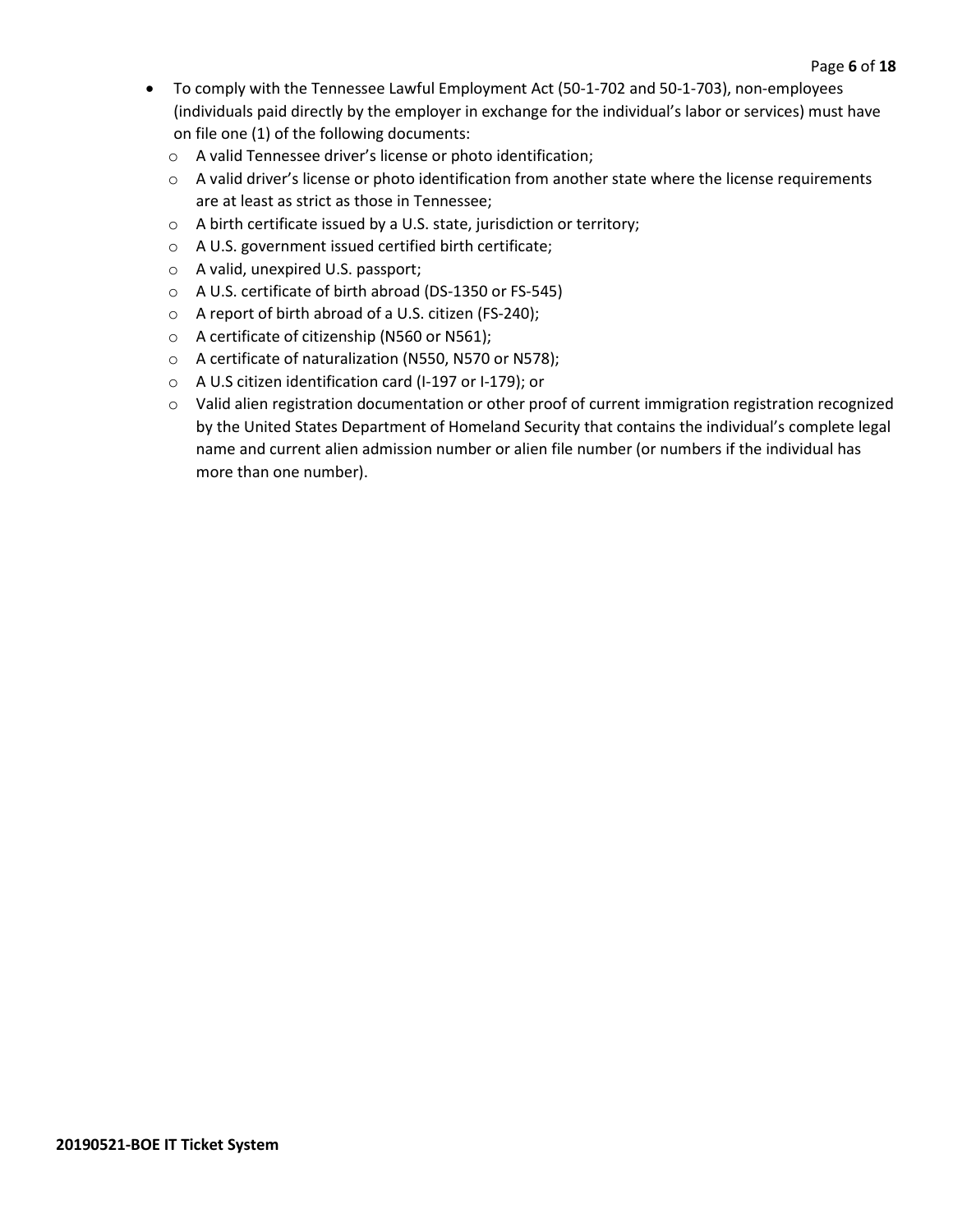

Attn: Purchasing Supervisor 1500 Airport Road Gallatin, TN 37066

Date

Include a detailed cost proposal to include:

- Annual Contract Pricing
- Implementation Services
- Technical Support
- Optional Features / Services
- Any other cost associated with performance of this contract

By checking this box, Proposer agrees that SCS reserves the right to extend the terms, conditions and prices of this contract to other Institutions (such as State, Local and/or Public Agencies) who express an interest in participating in any contract that results from this ITB. Each of the piggyback Institutions will issue their own purchasing documents for the goods/service. Proposer agrees that SCS shall bear no responsibility or liability for any agreements between Proposer and the other Institution(s) who desire to exercise this option.

| <b>AUTHORIZED SIGNATURE:</b> |  |
|------------------------------|--|
|                              |  |
| <b>PRINTED NAME:</b>         |  |
|                              |  |
| TITLE:                       |  |
|                              |  |
| <b>COMPANY NAME:</b>         |  |
|                              |  |
| <b>PHONE:</b>                |  |
|                              |  |
| <b>EMAIL</b>                 |  |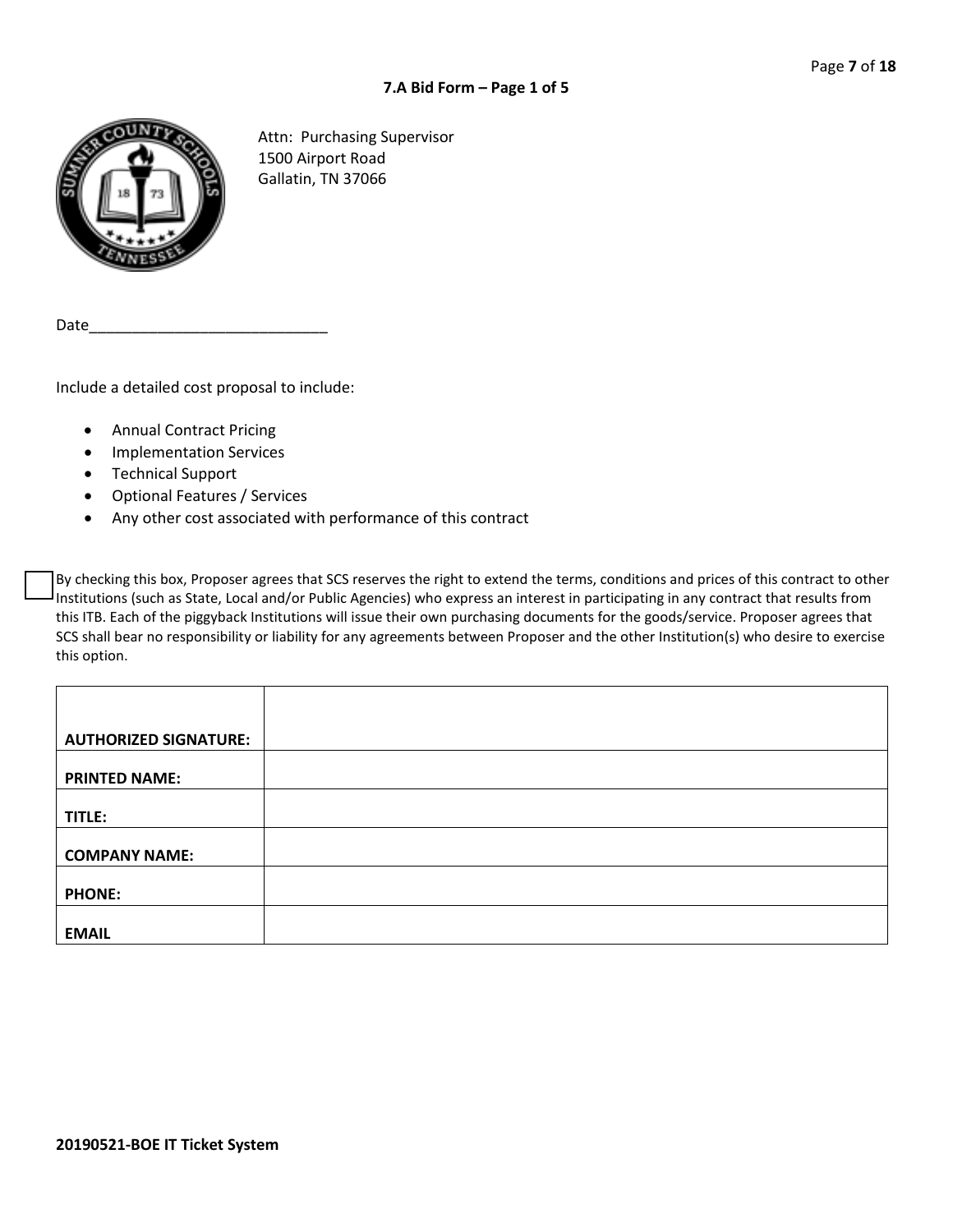|                      | 7.A Bid Form - Page 2 of 5                                                                                                                                                                                                                                                                                                                                                                                                                                                                                                                                         |                 |  |  |  |
|----------------------|--------------------------------------------------------------------------------------------------------------------------------------------------------------------------------------------------------------------------------------------------------------------------------------------------------------------------------------------------------------------------------------------------------------------------------------------------------------------------------------------------------------------------------------------------------------------|-----------------|--|--|--|
|                      | 20190521-BOE IT Ticket System                                                                                                                                                                                                                                                                                                                                                                                                                                                                                                                                      |                 |  |  |  |
| <b>COMPANY NAME:</b> |                                                                                                                                                                                                                                                                                                                                                                                                                                                                                                                                                                    |                 |  |  |  |
|                      | <b>RESPONDENT INFORMATION</b>                                                                                                                                                                                                                                                                                                                                                                                                                                                                                                                                      | <b>RESPONSE</b> |  |  |  |
| $\mathbf{1}$         | Briefly, describe your firm's history and experience, if any, providing<br>online ticketing systems to K-12 institutions. Include a general overview<br>of the ticketing system provided by the respondent, number of<br>employees, and general services and resources you provide. Include the<br>address of your corporate headquarters as well as any local offices<br>(Tennessee). Is your organization currently involved in any merger,<br>acquisition, organizational restructuring, litigation, or other internal<br>change that may impact your services? |                 |  |  |  |
| 2                    | Describe the experience your firm has with online ticketing systems,<br>including systems at institutions whose ticketing needs are similar.                                                                                                                                                                                                                                                                                                                                                                                                                       |                 |  |  |  |
| 3                    | How many employees does your firm have in key service areas?                                                                                                                                                                                                                                                                                                                                                                                                                                                                                                       |                 |  |  |  |
| 4                    | Specify the number of K-12 customers for whom your firm provides<br>services similar in scope to those described in this RFP.                                                                                                                                                                                                                                                                                                                                                                                                                                      |                 |  |  |  |
| 5                    | How does your firm plan to keep your product current and<br>competitive? What approach are you taking in the development of new<br>services? What new services or features does your firm plan to offer<br>and within what time frame? Are these enhancements under the direct<br>control of your firm?                                                                                                                                                                                                                                                            |                 |  |  |  |
|                      | <b>IMPLEMENTATION</b>                                                                                                                                                                                                                                                                                                                                                                                                                                                                                                                                              | <b>RESPONSE</b> |  |  |  |
| 6                    | Provide a complete description of your implementation process,<br>including a sample time line and description of various implementation<br>tasks for both the respondent and the customer. How long does it take<br>to get the proposed ticketing system up and operating?                                                                                                                                                                                                                                                                                        |                 |  |  |  |
| 7                    | Fully describe the process for transferring data from Sumner County<br>School's current ticket system to the new ticketing system. Describe<br>any flexibility regarding this process (i.e., how much/what is<br>transferred, the format in which it is transferred, the role and<br>responsibility of SSU in the transfer process, and the price charged for<br>the transfer).                                                                                                                                                                                    |                 |  |  |  |
| 8                    | Describe Sumner County School's role is in the implementation process.<br>Include any issues that Sumner County Schools should considered as we<br>move forward with this initiative.                                                                                                                                                                                                                                                                                                                                                                              |                 |  |  |  |
| 9                    | Does your implementation plan offer the option of a "pilot" program or<br>a staged rollout prior to full implementation? Describe.                                                                                                                                                                                                                                                                                                                                                                                                                                 |                 |  |  |  |
| 10                   | Describe the support provided during implementation, including<br>technical assistance, user manuals, instructional and/or educational<br>materials, on-site visits, or other assistance.                                                                                                                                                                                                                                                                                                                                                                          |                 |  |  |  |
| 11                   | What are some of the common implementation obstacles you have<br>observed?                                                                                                                                                                                                                                                                                                                                                                                                                                                                                         |                 |  |  |  |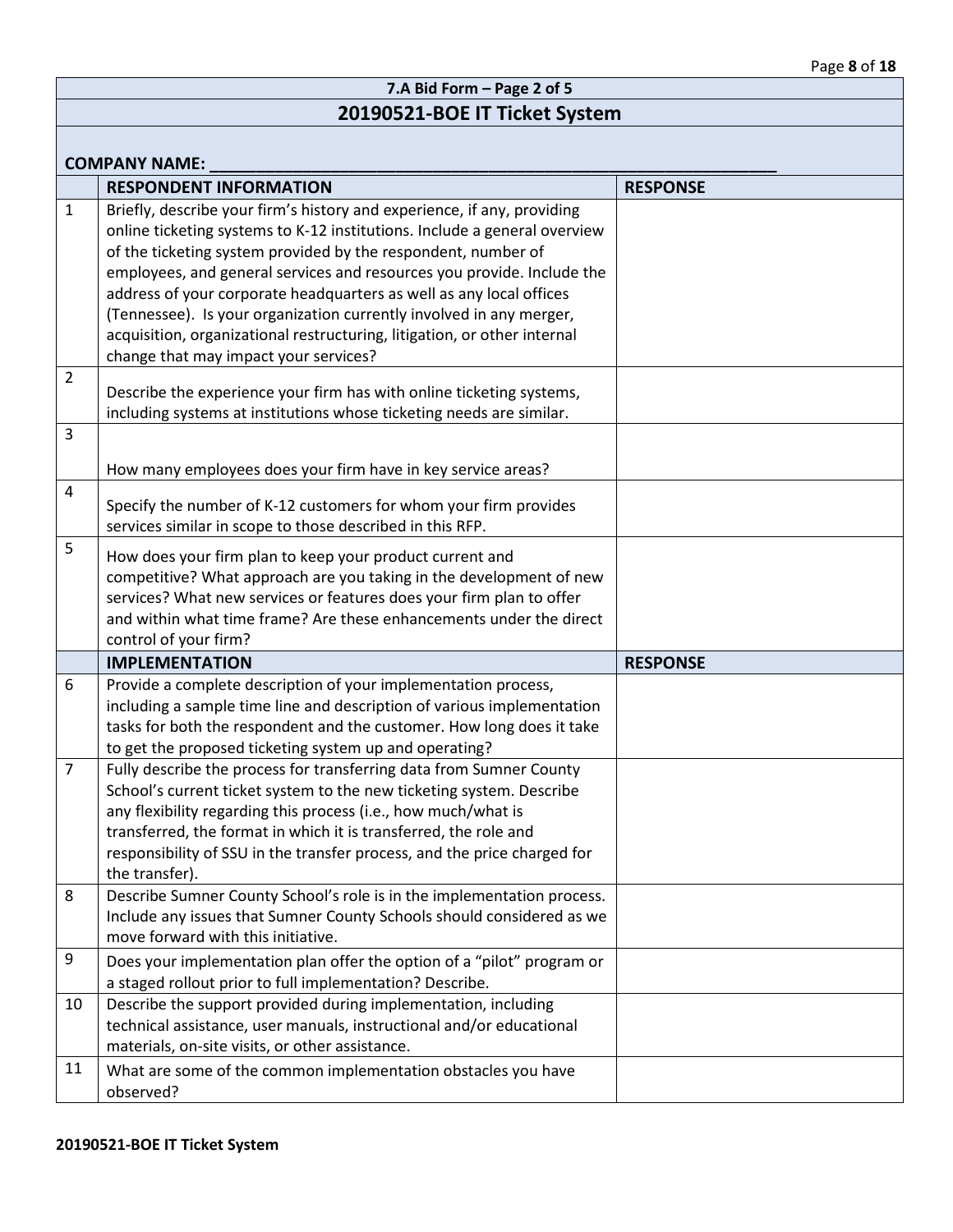|    | <b>COMPANY NAME:</b>                                                                                                                                                                                            |                 |
|----|-----------------------------------------------------------------------------------------------------------------------------------------------------------------------------------------------------------------|-----------------|
|    | <b>PRICING</b>                                                                                                                                                                                                  | <b>RESPONSE</b> |
| 12 | Describe any fees that would be charged for making reservations by                                                                                                                                              |                 |
|    | phone, if applicable.                                                                                                                                                                                           |                 |
| 13 | Describe any fees that would be charged for making reservations using                                                                                                                                           |                 |
|    | the web interface, if applicable.                                                                                                                                                                               |                 |
|    | PRODUCT CHARACTERISTICS / FUNCTIONALITY / ABILITIES                                                                                                                                                             | <b>RESPONSE</b> |
| 14 | Operate on standard computer equipment and shall not require special<br>or proprietary boards or other components                                                                                               |                 |
| 15 | The system shall include all required licensing, complete user manuals<br>and technical manuals                                                                                                                 |                 |
| 16 | Must have the ability to export data into Microsoft Word or Excel<br>format                                                                                                                                     |                 |
| 17 | Must be secure at all levels from unauthorized access to DDoS attacks.<br>Respondent should include any additional information that is relevant<br>to the electronic transmission of data for security purposes |                 |
| 18 | End User ability to report an issue via:                                                                                                                                                                        |                 |
|    | telephone with agent                                                                                                                                                                                            |                 |
|    | web portal                                                                                                                                                                                                      |                 |
|    | mobile app                                                                                                                                                                                                      |                 |
|    | email                                                                                                                                                                                                           |                 |
| 19 |                                                                                                                                                                                                                 |                 |
|    | Provides roles-based security scheme for users and admins                                                                                                                                                       |                 |
| 20 | Ability to configure outbound messaging to end user(s) via email and/or<br><b>SMS</b>                                                                                                                           |                 |
| 21 | Ability to apply Sumner County School's branding to user facing<br>screens. Support ability to introduce multiple branding front ends for<br>end users.                                                         |                 |
| 22 | Potential to support VOIP integration                                                                                                                                                                           |                 |
| 23 | Two-factor authentication                                                                                                                                                                                       |                 |
| 24 | Allow customizable settings of agent permissions/roles                                                                                                                                                          |                 |
| 25 | Unlimited number of end users                                                                                                                                                                                   |                 |
|    | <b>TICKETING</b>                                                                                                                                                                                                | <b>RESPONSE</b> |
| 26 | Each issue logged with a unique sequential ID for quick retrieval and<br>reporting                                                                                                                              |                 |
| 27 |                                                                                                                                                                                                                 |                 |
|    | Configurable ticket template to capture specific information                                                                                                                                                    |                 |
| 28 | Configurable ticket priority schemes (based on product and/or users)                                                                                                                                            |                 |
| 29 | Ability to create advance dated tickets for forward scheduling                                                                                                                                                  |                 |
|    | events/services (auto-generated tickets)                                                                                                                                                                        |                 |
| 30 |                                                                                                                                                                                                                 |                 |
|    | No user deletion of tickets                                                                                                                                                                                     |                 |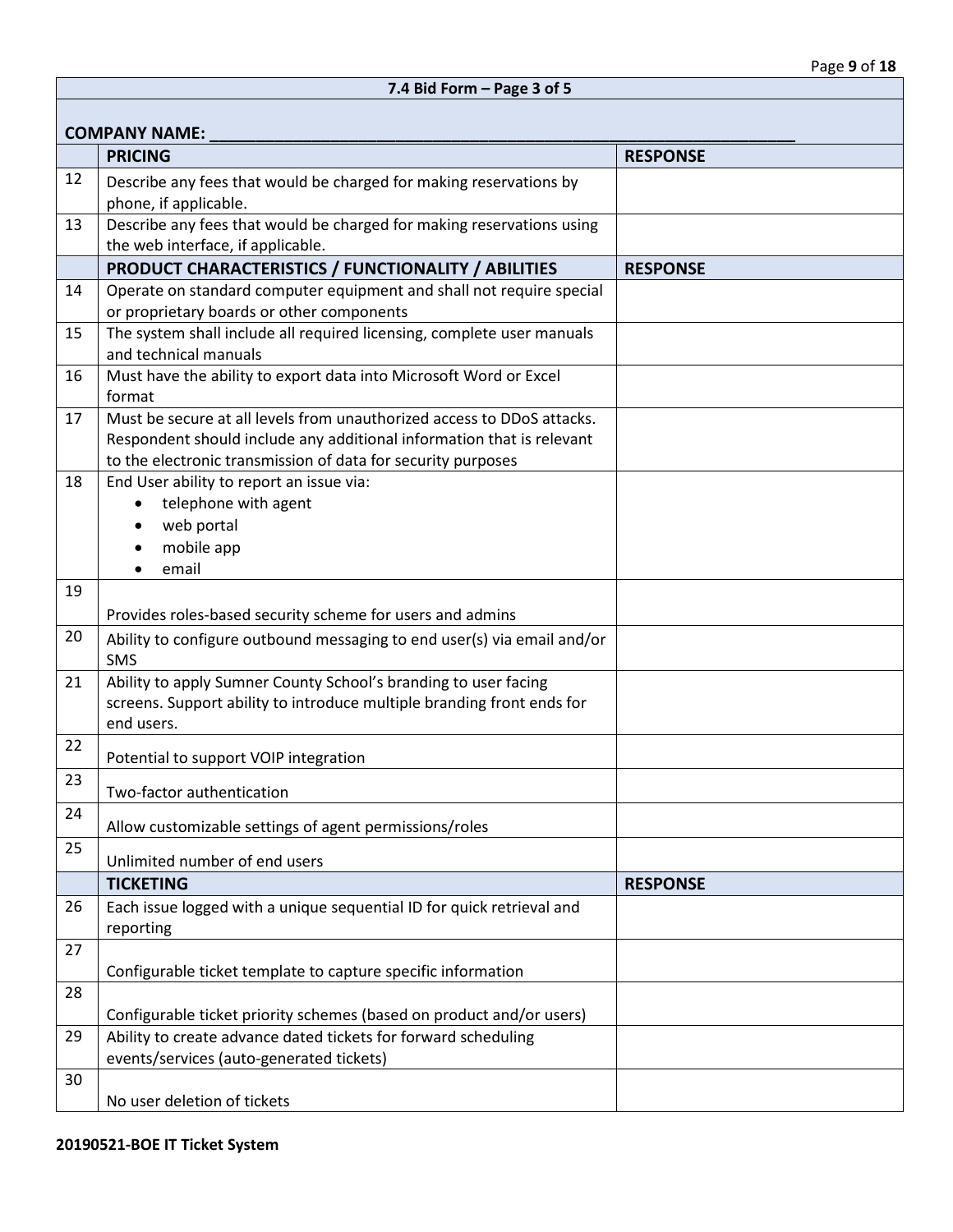|    | 7.A Bid Form - Page 4 of 5                                                                              |                 |  |  |  |
|----|---------------------------------------------------------------------------------------------------------|-----------------|--|--|--|
|    | <b>COMPANY NAME:</b>                                                                                    |                 |  |  |  |
| 31 |                                                                                                         |                 |  |  |  |
| 32 | Ability for agent and end user to open, cancel and close tickets                                        |                 |  |  |  |
|    | Ability for agents to re-open previously closed tickets                                                 |                 |  |  |  |
| 33 | Allow merging of tickets for duplicate or separate entries which each<br>contain beneficial information |                 |  |  |  |
| 34 |                                                                                                         |                 |  |  |  |
|    | Configurable workflows and workgroups for ticket handling                                               |                 |  |  |  |
| 35 | Ability to recognize and offer grouping of like events/issue to correctly<br>size the problem           |                 |  |  |  |
| 36 |                                                                                                         |                 |  |  |  |
|    | Ability to capture user system screenshots within the ticket                                            |                 |  |  |  |
| 37 | Contains and utilizes a learning knowledge base                                                         |                 |  |  |  |
| 38 |                                                                                                         |                 |  |  |  |
|    | FAQs available for end users                                                                            |                 |  |  |  |
| 39 | Ability to interface/integrate with other systems                                                       |                 |  |  |  |
| 40 |                                                                                                         |                 |  |  |  |
|    | Utilize Active Directory for single sign-on functionality                                               |                 |  |  |  |
| 41 | Configurable Service Level Alerts                                                                       |                 |  |  |  |
| 42 | Interacts with Agile project methodology                                                                |                 |  |  |  |
| 43 |                                                                                                         |                 |  |  |  |
|    | No limit to ticket attachments                                                                          |                 |  |  |  |
| 44 | Ability to manage queue views for resource back-ups                                                     |                 |  |  |  |
| 45 |                                                                                                         |                 |  |  |  |
|    | Onboarding and offboarding workflows                                                                    |                 |  |  |  |
| 46 |                                                                                                         |                 |  |  |  |
|    | Provide avenues for pre-configured and custom reporting                                                 |                 |  |  |  |
|    | <b>OPTIONAL FUNCTIONALITY</b>                                                                           | <b>RESPONSE</b> |  |  |  |
| 47 |                                                                                                         |                 |  |  |  |
|    | Configurable troubleshooting scripting for agents                                                       |                 |  |  |  |
| 48 | Automatic ticket assignment based on configurable criteria                                              |                 |  |  |  |
| 49 |                                                                                                         |                 |  |  |  |
|    | Asset Management                                                                                        |                 |  |  |  |
| 50 |                                                                                                         |                 |  |  |  |
|    | Product Life Cycle Management                                                                           |                 |  |  |  |
| 51 | Ability to route tickets based on managed resource skills and/or                                        |                 |  |  |  |
|    | authorizations                                                                                          |                 |  |  |  |

 $\mathbf{r}$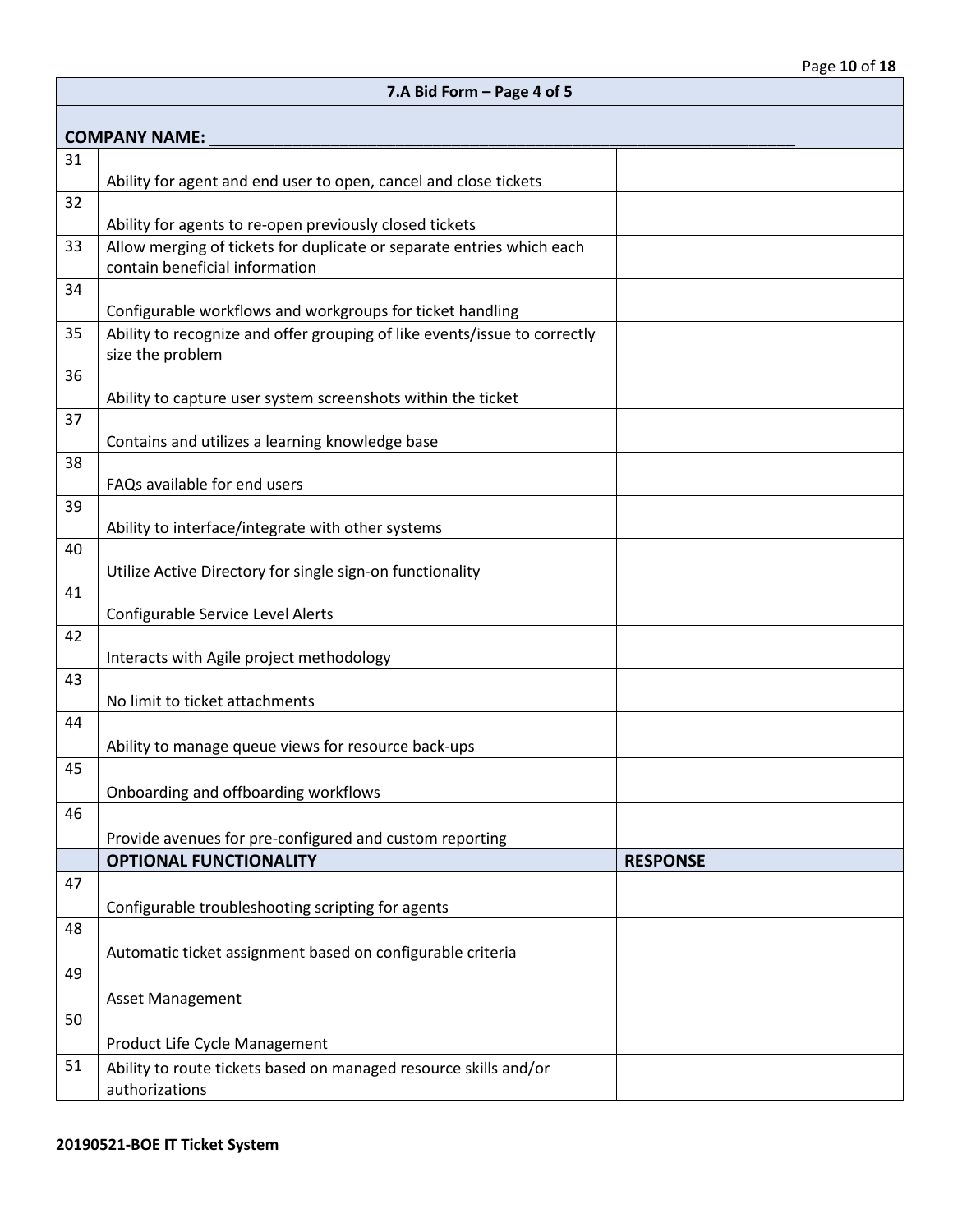|    | 7.A Bid Form - Page 5 of 5                                                                           |                 |  |
|----|------------------------------------------------------------------------------------------------------|-----------------|--|
|    | <b>COMPANY NAME:</b>                                                                                 |                 |  |
| 52 | Widget support - EU ability to search knowledge base, Live Chat,<br><b>Contact Form</b>              |                 |  |
| 53 | Supports "gamification"                                                                              |                 |  |
|    | <b>OPTIONAL SERVICES</b>                                                                             | <b>RESPONSE</b> |  |
| 54 | Installation / Implementation                                                                        |                 |  |
| 55 | User / Administration training                                                                       |                 |  |
| 56 | Ability to remote connect (within the application) to end user for<br>troubleshooting                |                 |  |
|    | <b>SUPPORT</b>                                                                                       | <b>RESPONSE</b> |  |
| 57 | Online and/or telephone support to be provided 24 hours per day,<br>seven days a week                |                 |  |
| 58 | Proposals shall specifically address customer support features available<br>to Sumner County Schools |                 |  |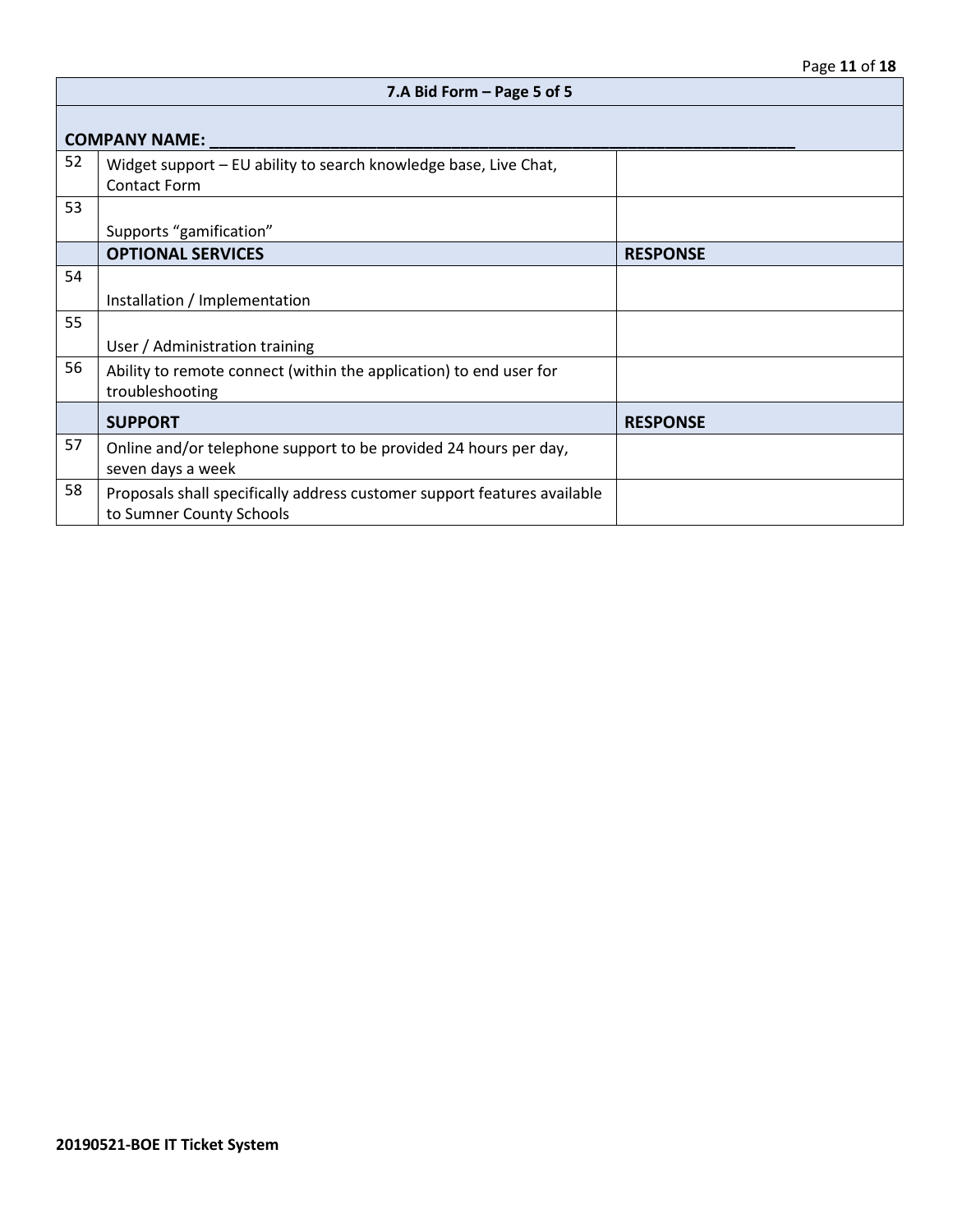#### **7.B – Contact Information**

| <b>Company Legal Name:</b>                 |                                                            |  |  |  |  |
|--------------------------------------------|------------------------------------------------------------|--|--|--|--|
| <b>Company Official Address:</b>           |                                                            |  |  |  |  |
|                                            |                                                            |  |  |  |  |
| Company Web Site (URL):                    |                                                            |  |  |  |  |
|                                            |                                                            |  |  |  |  |
| Contact Person for project administration: |                                                            |  |  |  |  |
|                                            |                                                            |  |  |  |  |
|                                            |                                                            |  |  |  |  |
|                                            | (office)                                                   |  |  |  |  |
|                                            | (mobile)                                                   |  |  |  |  |
|                                            |                                                            |  |  |  |  |
| $\bullet$                                  | Provide a resume for the Contact Person in the bid packet. |  |  |  |  |

• **Describe the area of the organization he/she is assigned.**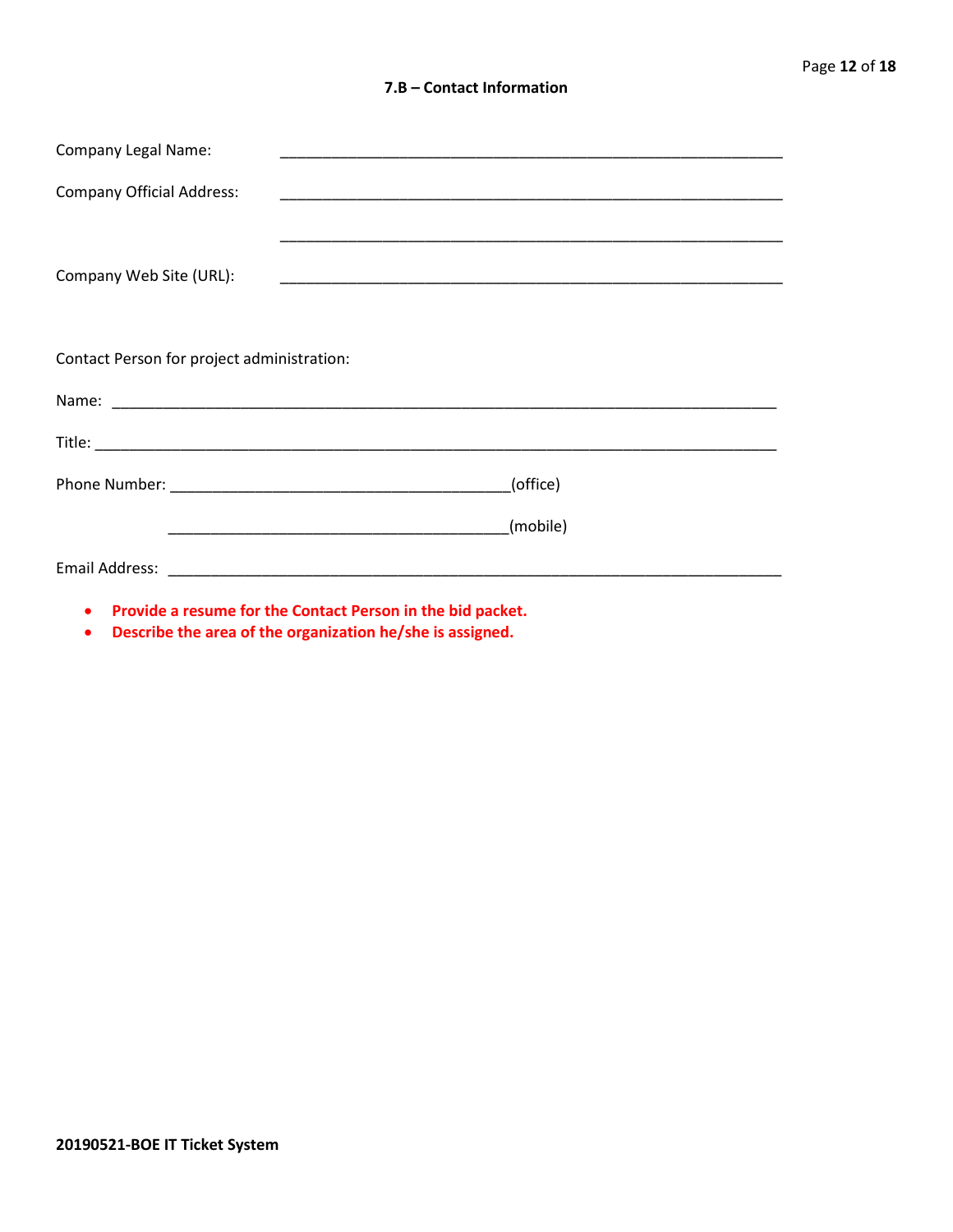#### 7.C IRS Form W9

| <b>Request for Taxpayer</b><br>Form<br><b>Identification Number and Certification</b><br>(Rev. December 2014<br>Department of the Treasury<br>Internal Revenue Service                                                                                                                                                                                                                                                                                                                                                                                                                                                                                   |                                                                                                           |                             |                                                                                                                                                                                                                                                                                                                                                                     |                                                                                                                                                                                              |  |    |                                                                                                               |   |               |  | Give Form to the<br>requester. Do not<br>send to the IRS. |                                                   |  |  |
|----------------------------------------------------------------------------------------------------------------------------------------------------------------------------------------------------------------------------------------------------------------------------------------------------------------------------------------------------------------------------------------------------------------------------------------------------------------------------------------------------------------------------------------------------------------------------------------------------------------------------------------------------------|-----------------------------------------------------------------------------------------------------------|-----------------------------|---------------------------------------------------------------------------------------------------------------------------------------------------------------------------------------------------------------------------------------------------------------------------------------------------------------------------------------------------------------------|----------------------------------------------------------------------------------------------------------------------------------------------------------------------------------------------|--|----|---------------------------------------------------------------------------------------------------------------|---|---------------|--|-----------------------------------------------------------|---------------------------------------------------|--|--|
|                                                                                                                                                                                                                                                                                                                                                                                                                                                                                                                                                                                                                                                          | 1 Name (as shown on your income tax return). Name is required on this line; do not leave this line blank. |                             |                                                                                                                                                                                                                                                                                                                                                                     |                                                                                                                                                                                              |  |    |                                                                                                               |   |               |  |                                                           |                                                   |  |  |
| οi                                                                                                                                                                                                                                                                                                                                                                                                                                                                                                                                                                                                                                                       |                                                                                                           |                             | 2 Business name/disregarded entity name, if different from above                                                                                                                                                                                                                                                                                                    |                                                                                                                                                                                              |  |    |                                                                                                               |   |               |  |                                                           |                                                   |  |  |
| See Specific Instructions on page<br>3 Check appropriate box for federal tax classification; check only one of the following seven boxes:<br>C Corporation<br>Individual/sole proprietor or<br>S Corporation Partnership<br>Trust/estate<br>instructions on page 3):<br>single-member LLC<br>Print or type<br>Exempt payee code (if any)<br>Limited liability company. Enter the tax classification (C=C corporation, S=S corporation, P=partnership) ▶<br>Note. For a single-member LLC that is disregarded, do not check LLC; check the appropriate box in the line above for                                                                          |                                                                                                           |                             |                                                                                                                                                                                                                                                                                                                                                                     |                                                                                                                                                                                              |  |    | 4 Exemptions (codes apply only to<br>certain entities, not individuals; see<br>Exemption from FATCA reporting |   |               |  |                                                           |                                                   |  |  |
|                                                                                                                                                                                                                                                                                                                                                                                                                                                                                                                                                                                                                                                          |                                                                                                           |                             | the tax classification of the single-member owner.                                                                                                                                                                                                                                                                                                                  |                                                                                                                                                                                              |  |    |                                                                                                               |   | code (if any) |  |                                                           |                                                   |  |  |
|                                                                                                                                                                                                                                                                                                                                                                                                                                                                                                                                                                                                                                                          |                                                                                                           | Other (see instructions)    |                                                                                                                                                                                                                                                                                                                                                                     |                                                                                                                                                                                              |  |    |                                                                                                               |   |               |  |                                                           | (Applies to accounts maintained outside the U.S.) |  |  |
|                                                                                                                                                                                                                                                                                                                                                                                                                                                                                                                                                                                                                                                          |                                                                                                           |                             | 5 Address (number, street, and apt. or suite no.)                                                                                                                                                                                                                                                                                                                   |                                                                                                                                                                                              |  |    | Requester's name and address (optional)                                                                       |   |               |  |                                                           |                                                   |  |  |
|                                                                                                                                                                                                                                                                                                                                                                                                                                                                                                                                                                                                                                                          |                                                                                                           | 6 City, state, and ZIP code |                                                                                                                                                                                                                                                                                                                                                                     |                                                                                                                                                                                              |  |    |                                                                                                               |   |               |  |                                                           |                                                   |  |  |
|                                                                                                                                                                                                                                                                                                                                                                                                                                                                                                                                                                                                                                                          |                                                                                                           |                             | 7 List account number(s) here (optional)                                                                                                                                                                                                                                                                                                                            |                                                                                                                                                                                              |  |    |                                                                                                               |   |               |  |                                                           |                                                   |  |  |
| Part I                                                                                                                                                                                                                                                                                                                                                                                                                                                                                                                                                                                                                                                   |                                                                                                           |                             | <b>Taxpayer Identification Number (TIN)</b>                                                                                                                                                                                                                                                                                                                         |                                                                                                                                                                                              |  |    |                                                                                                               |   |               |  |                                                           |                                                   |  |  |
|                                                                                                                                                                                                                                                                                                                                                                                                                                                                                                                                                                                                                                                          |                                                                                                           |                             | Enter your TIN in the appropriate box. The TIN provided must match the name given on line 1 to avoid                                                                                                                                                                                                                                                                |                                                                                                                                                                                              |  |    | Social security number                                                                                        |   |               |  |                                                           |                                                   |  |  |
|                                                                                                                                                                                                                                                                                                                                                                                                                                                                                                                                                                                                                                                          |                                                                                                           |                             | backup withholding. For individuals, this is generally your social security number (SSN). However, for a                                                                                                                                                                                                                                                            |                                                                                                                                                                                              |  |    |                                                                                                               |   |               |  |                                                           |                                                   |  |  |
|                                                                                                                                                                                                                                                                                                                                                                                                                                                                                                                                                                                                                                                          |                                                                                                           |                             | resident alien, sole proprietor, or disregarded entity, see the Part I instructions on page 3. For other<br>entities, it is your employer identification number (EIN). If you do not have a number, see How to get a                                                                                                                                                |                                                                                                                                                                                              |  |    |                                                                                                               | - |               |  |                                                           |                                                   |  |  |
| TIN on page 3.                                                                                                                                                                                                                                                                                                                                                                                                                                                                                                                                                                                                                                           |                                                                                                           |                             |                                                                                                                                                                                                                                                                                                                                                                     |                                                                                                                                                                                              |  | or |                                                                                                               |   |               |  |                                                           |                                                   |  |  |
|                                                                                                                                                                                                                                                                                                                                                                                                                                                                                                                                                                                                                                                          |                                                                                                           |                             | Note. If the account is in more than one name, see the instructions for line 1 and the chart on page 4 for                                                                                                                                                                                                                                                          |                                                                                                                                                                                              |  |    | <b>Employer identification number</b>                                                                         |   |               |  |                                                           |                                                   |  |  |
|                                                                                                                                                                                                                                                                                                                                                                                                                                                                                                                                                                                                                                                          |                                                                                                           |                             | guidelines on whose number to enter.                                                                                                                                                                                                                                                                                                                                |                                                                                                                                                                                              |  |    |                                                                                                               |   |               |  |                                                           |                                                   |  |  |
|                                                                                                                                                                                                                                                                                                                                                                                                                                                                                                                                                                                                                                                          |                                                                                                           |                             |                                                                                                                                                                                                                                                                                                                                                                     |                                                                                                                                                                                              |  |    |                                                                                                               |   |               |  |                                                           |                                                   |  |  |
| Certification<br>Part II                                                                                                                                                                                                                                                                                                                                                                                                                                                                                                                                                                                                                                 |                                                                                                           |                             |                                                                                                                                                                                                                                                                                                                                                                     |                                                                                                                                                                                              |  |    |                                                                                                               |   |               |  |                                                           |                                                   |  |  |
|                                                                                                                                                                                                                                                                                                                                                                                                                                                                                                                                                                                                                                                          |                                                                                                           |                             | Under penalties of perjury, I certify that:                                                                                                                                                                                                                                                                                                                         |                                                                                                                                                                                              |  |    |                                                                                                               |   |               |  |                                                           |                                                   |  |  |
|                                                                                                                                                                                                                                                                                                                                                                                                                                                                                                                                                                                                                                                          |                                                                                                           |                             | 1. The number shown on this form is my correct taxpayer identification number (or I am waiting for a number to be issued to me); and                                                                                                                                                                                                                                |                                                                                                                                                                                              |  |    |                                                                                                               |   |               |  |                                                           |                                                   |  |  |
|                                                                                                                                                                                                                                                                                                                                                                                                                                                                                                                                                                                                                                                          |                                                                                                           |                             | 2. I am not subject to backup withholding because: (a) I am exempt from backup withholding, or (b) I have not been notified by the Internal Revenue<br>Service (IRS) that I am subject to backup withholding as a result of a failure to report all interest or dividends, or (c) the IRS has notified me that I am<br>no longer subject to backup withholding; and |                                                                                                                                                                                              |  |    |                                                                                                               |   |               |  |                                                           |                                                   |  |  |
| 3. I am a U.S. citizen or other U.S. person (defined below); and                                                                                                                                                                                                                                                                                                                                                                                                                                                                                                                                                                                         |                                                                                                           |                             |                                                                                                                                                                                                                                                                                                                                                                     |                                                                                                                                                                                              |  |    |                                                                                                               |   |               |  |                                                           |                                                   |  |  |
|                                                                                                                                                                                                                                                                                                                                                                                                                                                                                                                                                                                                                                                          |                                                                                                           |                             | 4. The FATCA code(s) entered on this form (if any) indicating that I am exempt from FATCA reporting is correct.                                                                                                                                                                                                                                                     |                                                                                                                                                                                              |  |    |                                                                                                               |   |               |  |                                                           |                                                   |  |  |
| Certification instructions. You must cross out item 2 above if you have been notified by the IRS that you are currently subject to backup withholding<br>because you have failed to report all interest and dividends on your tax return. For real estate transactions, item 2 does not apply. For mortgage<br>interest paid, acquisition or abandonment of secured property, cancellation of debt, contributions to an individual retirement arrangement (IRA), and<br>generally, payments other than interest and dividends, you are not required to sign the certification, but you must provide your correct TIN. See the<br>instructions on page 3. |                                                                                                           |                             |                                                                                                                                                                                                                                                                                                                                                                     |                                                                                                                                                                                              |  |    |                                                                                                               |   |               |  |                                                           |                                                   |  |  |
| Sign<br>Here                                                                                                                                                                                                                                                                                                                                                                                                                                                                                                                                                                                                                                             | Signature of<br>U.S. person $\blacktriangleright$<br>Date P                                               |                             |                                                                                                                                                                                                                                                                                                                                                                     |                                                                                                                                                                                              |  |    |                                                                                                               |   |               |  |                                                           |                                                   |  |  |
| · Form 1098 (home mortgage interest), 1098-E (student loan interest), 1098-T<br><b>General Instructions</b>                                                                                                                                                                                                                                                                                                                                                                                                                                                                                                                                              |                                                                                                           |                             |                                                                                                                                                                                                                                                                                                                                                                     |                                                                                                                                                                                              |  |    |                                                                                                               |   |               |  |                                                           |                                                   |  |  |
| <i>(tuition)</i><br>Section references are to the Internal Revenue Code unless otherwise noted.                                                                                                                                                                                                                                                                                                                                                                                                                                                                                                                                                          |                                                                                                           |                             |                                                                                                                                                                                                                                                                                                                                                                     |                                                                                                                                                                                              |  |    |                                                                                                               |   |               |  |                                                           |                                                   |  |  |
| · Form 1099-C (canceled debt)<br>Future developments. Information about developments affecting Form W-9 (such<br>· Form 1099-A (acquisition or abandonment of secured property)                                                                                                                                                                                                                                                                                                                                                                                                                                                                          |                                                                                                           |                             |                                                                                                                                                                                                                                                                                                                                                                     |                                                                                                                                                                                              |  |    |                                                                                                               |   |               |  |                                                           |                                                   |  |  |
| as legislation enacted after we release it) is at www.irs.gov/fw9.<br>Use Form W-9 only if you are a U.S. person (including a resident alien), to                                                                                                                                                                                                                                                                                                                                                                                                                                                                                                        |                                                                                                           |                             |                                                                                                                                                                                                                                                                                                                                                                     |                                                                                                                                                                                              |  |    |                                                                                                               |   |               |  |                                                           |                                                   |  |  |
|                                                                                                                                                                                                                                                                                                                                                                                                                                                                                                                                                                                                                                                          |                                                                                                           | <b>Purpose of Form</b>      |                                                                                                                                                                                                                                                                                                                                                                     | provide your correct TIN.                                                                                                                                                                    |  |    |                                                                                                               |   |               |  |                                                           |                                                   |  |  |
|                                                                                                                                                                                                                                                                                                                                                                                                                                                                                                                                                                                                                                                          |                                                                                                           |                             | An individual or entity (Form W-9 requester) who is required to file an information<br>return with the IRS must obtain your correct taxpayer identification number (TIN)<br>which may be your social security number (SSN), individual taxpayer identification                                                                                                      | If you do not return Form W-9 to the requester with a TIN, you might be subject<br>to backup withholding. See What is backup withholding? on page 2.<br>By signing the filled-out form, you: |  |    |                                                                                                               |   |               |  |                                                           |                                                   |  |  |
|                                                                                                                                                                                                                                                                                                                                                                                                                                                                                                                                                                                                                                                          |                                                                                                           |                             | number (ITIN), adoption taxpayer identification number (ATIN), or employer<br>identification number (EIN), to report on an information return the amount paid to                                                                                                                                                                                                    | 1. Certify that the TIN you are giving is correct (or you are waiting for a number                                                                                                           |  |    |                                                                                                               |   |               |  |                                                           |                                                   |  |  |
|                                                                                                                                                                                                                                                                                                                                                                                                                                                                                                                                                                                                                                                          |                                                                                                           |                             | you, or other amount reportable on an information return. Examples of information<br>returns include, but are not limited to, the following:                                                                                                                                                                                                                        | to be issued).<br>2. Certify that you are not subject to backup withholding, or                                                                                                              |  |    |                                                                                                               |   |               |  |                                                           |                                                   |  |  |

· Form 1099-INT (interest earned or paid)

 $W-Q$ 

- . Form 1099-DIV (dividends, including those from stocks or mutual funds)
- · Form 1099-MISC (various types of income, prizes, awards, or gross proceeds)
- . Form 1099-B (stock or mutual fund sales and certain other transactions by brokers)
- · Form 1099-S (proceeds from real estate transactions)
- . Form 1099-K (merchant card and third party network transactions)
- 
- 2. Celum exemption from backup withholding if you are a U.S. exempt payee. If<br>3. Claim exemption from backup withholding if you are a U.S. exempt payee. If<br>applicable, you are also certifying that as a U.S. person, your al
- 4. Certify that FATCA code(s) entered on this form (if any) indicating that you are<br>exempt from the FATCA reporting, is correct. See What is FATCA reporting?<br>page 2 for further information.

Cat. No. 10231X

Form W-9 (Rev. 12-2014)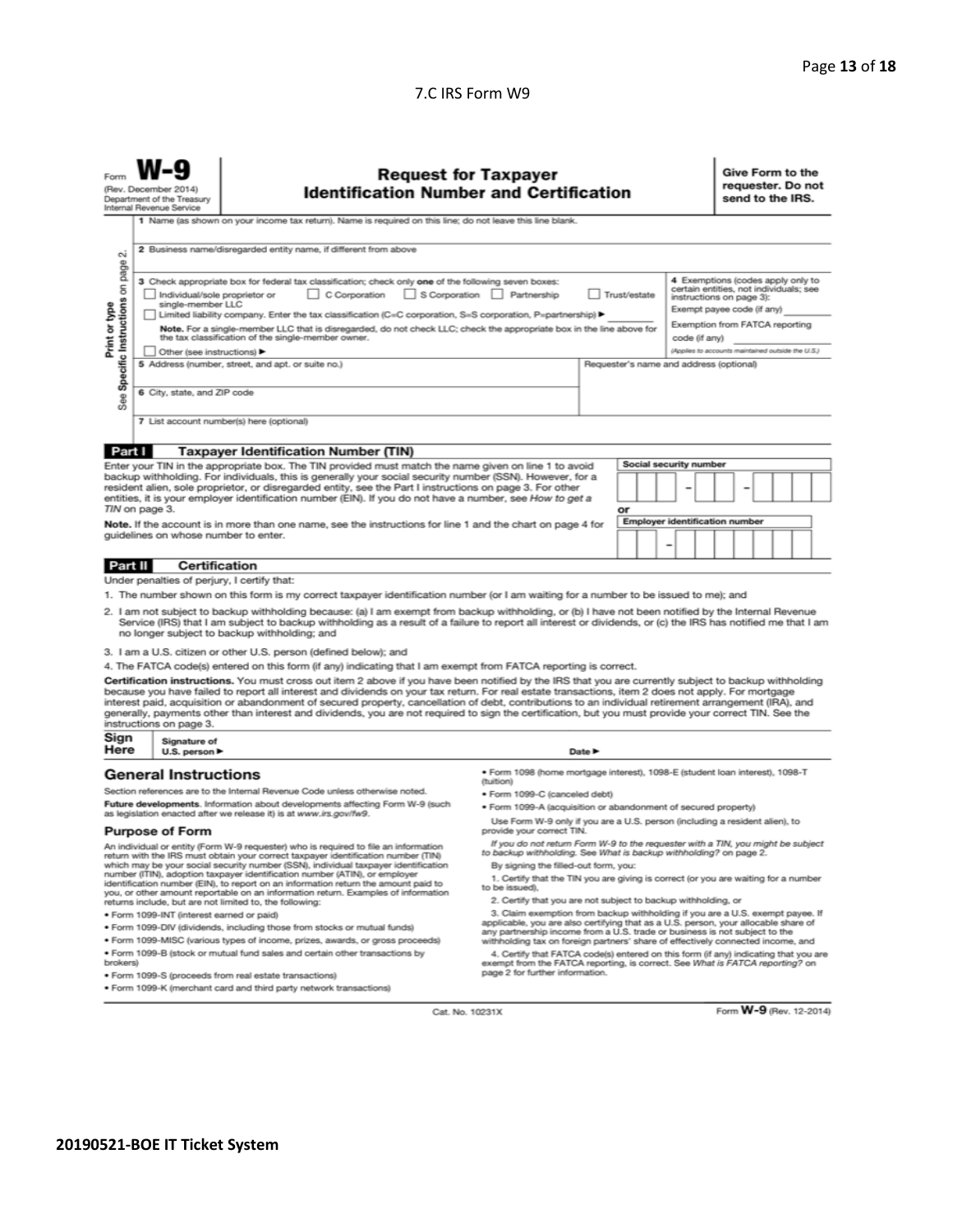## **ATTESTATION RE PERSONNEL USED IN CONTRACT PERFORMANCE**

| l CONTRACTOR LEGAL ENTITY NAME: I                                      |  |
|------------------------------------------------------------------------|--|
| FEDERAL EMPLOYER IDENTIFICATION NUMBER:<br>(or Social Security Number) |  |

**The Contractor, identified above, does hereby attest, certify, warrant and assure that the Contractor shall not knowingly utilize the services of an illegal immigrant in the performance of this Contract and shall not knowingly utilize the services of any subcontractor who will utilize the services of an illegal immigrant in the performance of this Contract, T.C.A. § 12-3-309.**

SIGNATURE & DATE:

*NOTICE: This attestation MUST be signed by an individual empowered to contractually bind the Contractor.*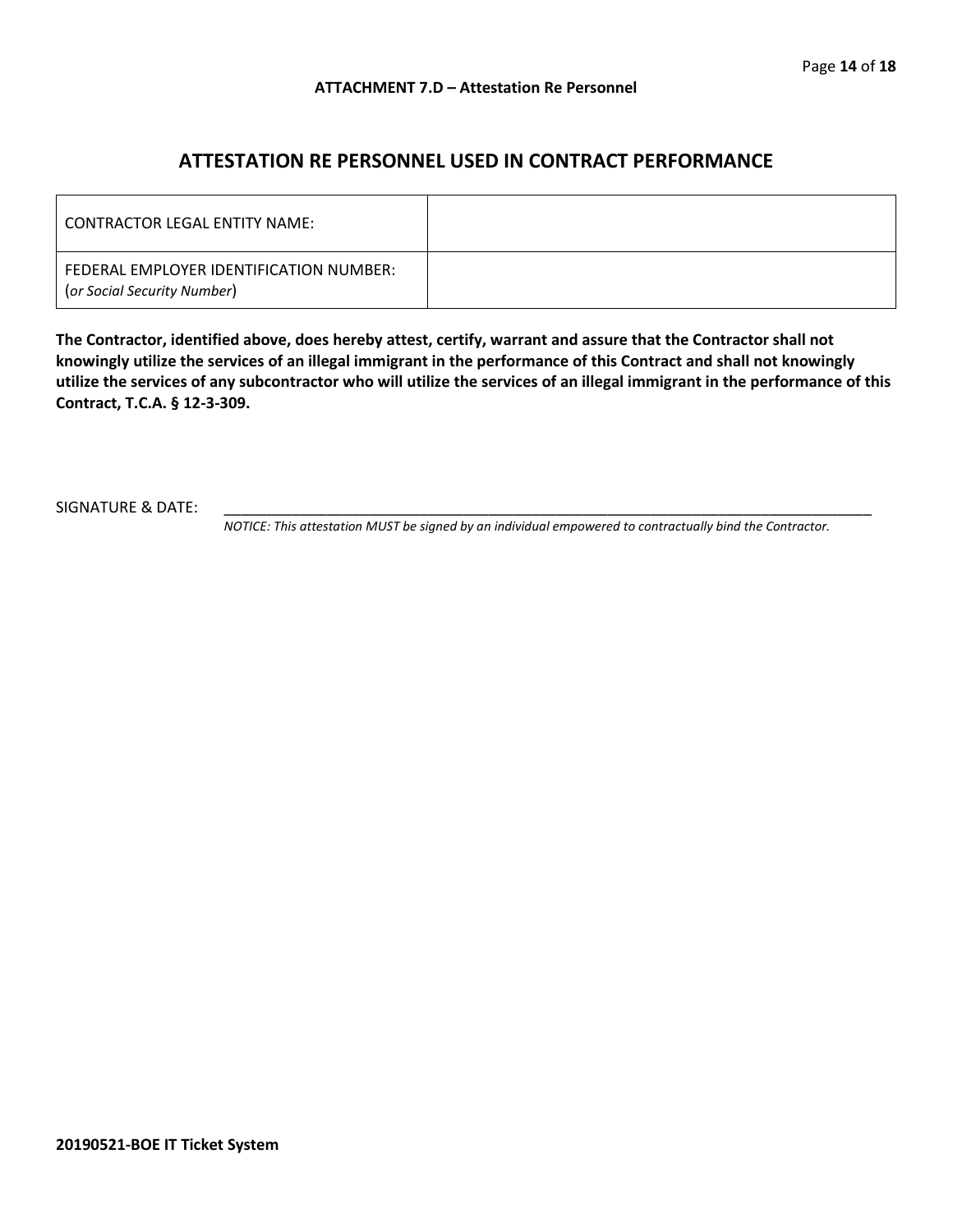#### **ATTACHMENT 7.E - REFERENCES**

\*Proposers may copy this page and submit additional references.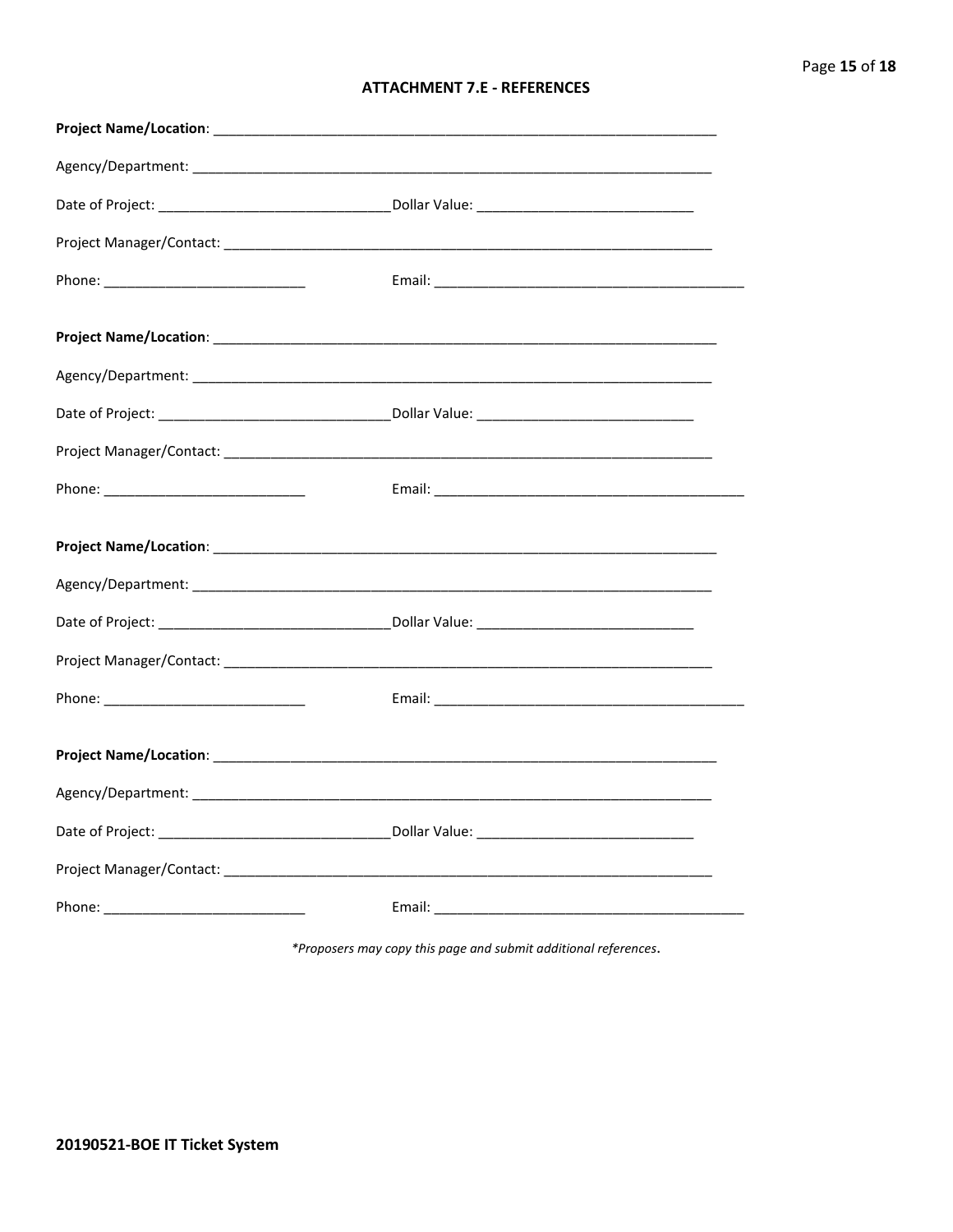#### **ATTACHMENT 7.F – Standard Terms & Conditions SUMNER COUNTY BOARD OF EDUCATION (SCS)**

#### **1. PREPARATION AND SUBMISSION OF BID.**

- **a.** Failure to examine any drawings**,** specifications, or instructions will be at the proposer's risk. Any deviation from the stated terms, conditions and specifications must be coordinated with and approved in writing by the SCS Purchasing Supervisor.
- **b.** ITB SUBMITTAL / SIGNATURE: Proposal shall give the full name and business address of the bidder. If the proposer is a corporation, the name shall be stated as it is in the corporate charter. Proposals must be signed in ink by the proposer's authorized agent. Unsigned proposals will be rejected. Proposals are to be sealed and the outside of the envelope is to reference the ITB number. The person signing the proposal must show their title, and if requested by SCS, must furnish satisfactory proof of his or her authority to bind his or her company in contract. Proposer understands that by submitting a proposal with an authorized signature, it shall constitute an offer to SCS. Proposals must be typewritten or in ink; otherwise they may not be considered. Purchase orders will be issued to the firm name appearing on the W9. Electronic submissions via email, fax, etc. shall not be accepted.
- **c.** SCS is not responsible for any costs incurred by any vendor pursuant to the ITB. The vendor shall be responsible for all costs incurred in connection with the preparation and submission of its proposal.
- **d.** All proposers must be in compliance with T.C.A. § 62-6-119 at the time of proposal submission and provide evidence of compliance with the applicable provisions of the chapter before such proposal may be considered.
- **e.** Proposals are to be received in the location designated in the ITB no later than the specified date and time. Late submissions will NOT be opened or considered.
- **f.** No erasures permitted. Errors may be crossed out and corrections printed in ink or typewritten adjacent to error and must be initialed in ink by person signing the proposal.
- **g.** Specifications: Reference to available specifications shall be sufficient to make the terms of the specifications binding on the proposer. The use of the name of a manufacturer, or any special brand or make in describing an item does not restrict the proposer to that manufacturer or specific article, unless specifically stated. Comparable products of other manufacturers will be considered if proof of compatibility is contained in the proposal. Proposers are required to notify SCSs Purchasing Supervisor whenever specifications/procedures are not perceived to be fair and open. The articles on which the proposals are submitted must be equal or superior to that specified. Informative and Descriptive Literature: The proposer must show brand or trade names of the articles proposed, when applicable. It shall be the responsibility of the vendor, including vendors whose product is referenced, to furnish with the proposal such specifications, catalog pages, brochures or other data as will provide an adequate basis for determining the quality and functional capabilities of the product offered. Failure to provide this data may be considered valid justification for rejection of proposal.
- **h.** Samples: Samples of items when called for, must be furnished free of expense, and if not destroyed will, upon vendor's request within ten (10) days of proposal opening, be returned at the proposer's expense. Each sample must be labeled with the proposer's name, manufacturer's brand name and number, ITB number and item reference.
- **i.** Time of Performance: The number of calendar days in which delivery is to be made after receipt of order shall be stated in the proposal and may be a factor in making an award, price notwithstanding. If no delivery time is stated in the proposal, proposer agrees that delivery is to be made within two weeks (10 business days) of order.
- **j.** Transportation and delivery charges should be included in the price and be fully prepaid by the vendor to the destination specified in the ITB. Proposal prices shall include delivery of all items F.O.B. destination.
- **k.** New materials and supplies must be delivered unless otherwise specifically stated in the ITB.
- **l.** Alternate/multiple proposals will not be considered unless specifically called for in the ITB.
- **m.** Only proposals submitted on ITB forms furnished by SCS will be considered.
- **n.** By signing the ITB where indicated, the proposer agrees to strictly abide by all local, state and federal statutes and regulations. The proposer further certifies that this proposal is made without collusion or fraud.
- **o.** Error in Proposal. In case of error in the extension of prices in the proposal, the unit price will govern. Late submissions will NOT be opened or considered. Proposers are cautioned to verify their proposals before submission, as amendments received after the ITB deadline will not be considered. No proposal shall be altered, amended or withdrawn after opening. After proposal opening, a proposer may withdraw a proposal only when there is obvious clerical error such as a misplaced decimal point, or when enforcement of the proposal would impose unconscionable hardship due to an error in the proposal resulting in a quotation substantially below the other proposals received. Proposal withdrawals will be considered only upon written request of the proposer.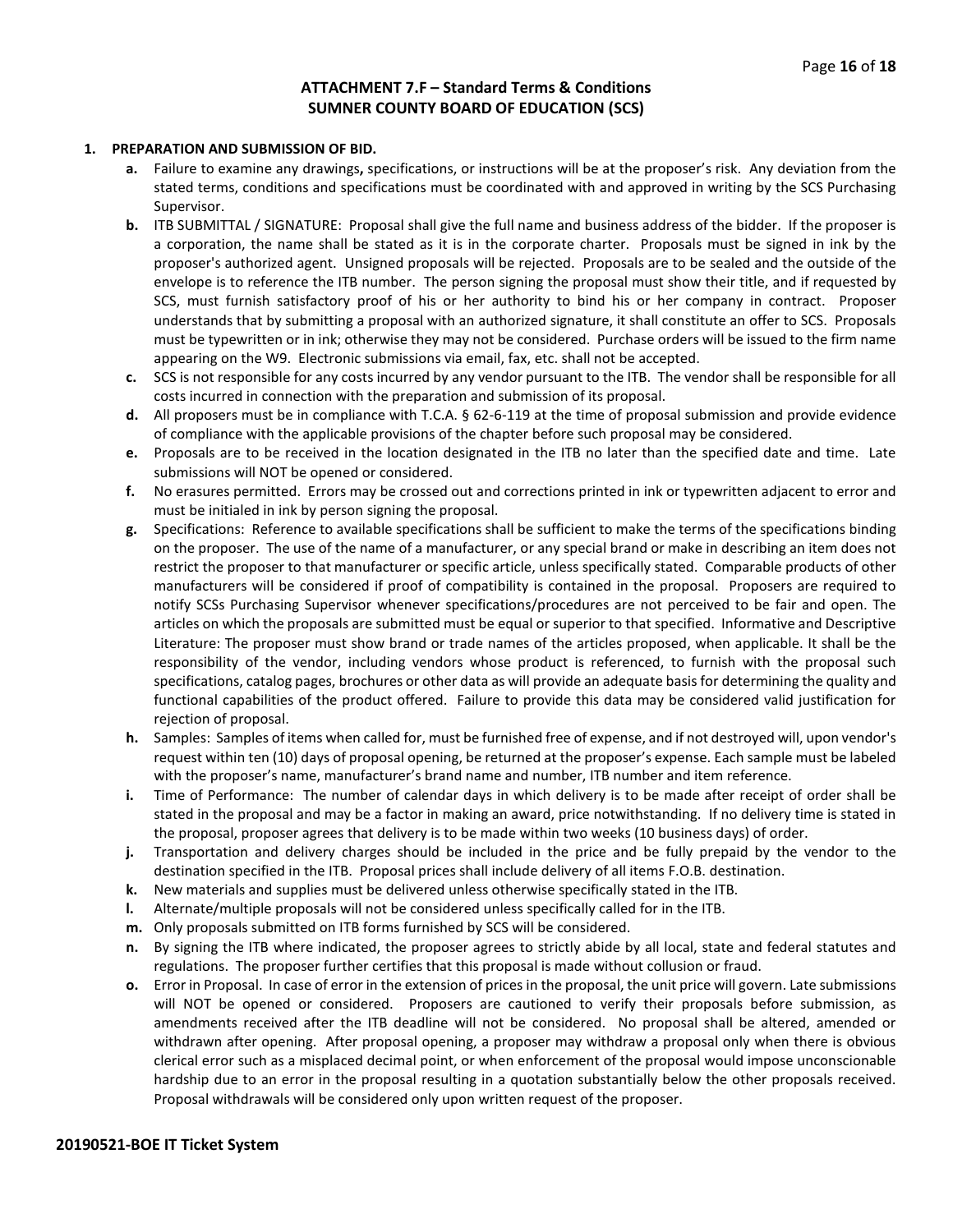- **2. OPEN RECORDS.** In order to comply with the provisions of the Tennessee Open Records Act, all proposals will be publicly opened and are subject to public inspection after the award upon written request. Proposers may be present at ITB opening. Summary information will be posted the SCS website, www.sumnerschools.org under the Invitation to Bid link.
- **3. ACCEPTANCE AND AWARD.** SCS reserves the right to reject any and all proposals and to waive any informality in proposals and, unless otherwise specified by the proposers to accept any item in the proposal. Action to reject all proposals shall be taken for unreasonably high prices, errors in the bid documents, cessation of need, unavailability of funds, or any other reason approved by SCS.
	- **a.** Contracts and purchases will be made with the lowest, responsive, responsible, qualified proposer. The quality of the articles to be supplied, their conformity with the specifications, their suitability to the requirements of the Institution, cash discount offered, and the delivery terms will be taken into consideration.
	- **b.** Any deviation from these stated terms, specifications and conditions must be coordinated with and approved in writing by the Purchasing Supervisor.
	- **c.** Prices quoted on the response (if any) are to be considered firm and binding until the said equipment, supplies or services are in the possession of SCS.
	- **d.** SCS reserves the right to order more or less than the quantity listed in the proposal.
	- **e.** If a proposal fails to state a time within which a proposal must be accepted, it is understood and agreed that SCS shall have ninety (90) days to accept.
	- **f.** No purchase or contract is authorized or valid until the issuance of a SCS purchase order in accordance with SCS policy. No SCS employee is authorized to purchase equipment, supplies or services prior to the issuance of such a purchase order.
	- **g.** The contract may not be assigned without written SCS consent.
	- **h.** If the appropriate space is marked on the ITB, other Institutions (such as State, Local and/or Public Agencies) may purchase off the contract during the same period as SCS.
	- **i.** The awarded proposer will be required to post a performance and payment bond in the amount of 25% of the contract price if it exceeds \$100,000 as stated by T.C.A. §12-4-201.
	- **j.** If the project cost is in excess of \$25,000 a performance bond must be secured by the requesting part in an amount equal to the market improvement value.
- **4. PAYMENT**. Payment terms must be specified in the proposal, including any discounts for early payment. Partial payments will not be approved unless justification for such payment can be shown. Terms will be NET 30 days. Payment will not be made until the conditions and specifications of the ITB are inspected and approved as conforming by persons appointed by SCS.
- **5. DEFAULT OF SELECTED VENDOR.** In case of vendor default, SCS may procure the articles or services from other sources and hold the defaulting vendor responsible for any resulting cost. If the awarded vendor violates any terms of their proposal, the contract, SCS policy or any law, they may be disqualified from submitting proposals for a period of two years for minor violations or longer for major violations. Proposals from disqualified bidders will not be accepted during the period of disqualification.
- **6. INSPECTION OF PURCHASES.** Articles received which are not equivalent will not be accepted and will be picked up by the vendor or returned to vendor, shipping charges collect. SCS shall have a reasonable period in which to inspect and accept or reject materials without liability. If necessity requires SCS to use nonconforming materials, an appropriate reduction in payment may be made.
- **7. TAXES.** SCS is tax exempt; do not include taxes in quotation. Vendors making improvements or additions to or performing repair work on real property for SCS are liable for any applicable sales or use tax on tangible personal property used in connection with the contract or furnished to vendors by the state for use under the contract.
- **8. NONDISCRIMINATION.** SCS is an equal opportunity employer. SCS and bidder agree to comply with Titles VI and VII of the Civil Rights Act of 1964, Title IX of the Education Amendments of 1972, Section 504 of the Rehabilitation Act of 1973, Executive Order 11,246, the Americans with Disabilities Act of 1990 and the related regulations to each. Each party assures that it will not discriminate against any individual including, but not limited to employees or applicants for employment and/or students, because of race, religion, creed, color, sex, age, disability, veteran status or national origin. In the event that any claims should arise with regards to violations of any such local, state or federal law, statues, rule or regulations, the vendor will indemnify and hold SCS harmless for any damages, including court costs or attorney fees, which might be incurred.